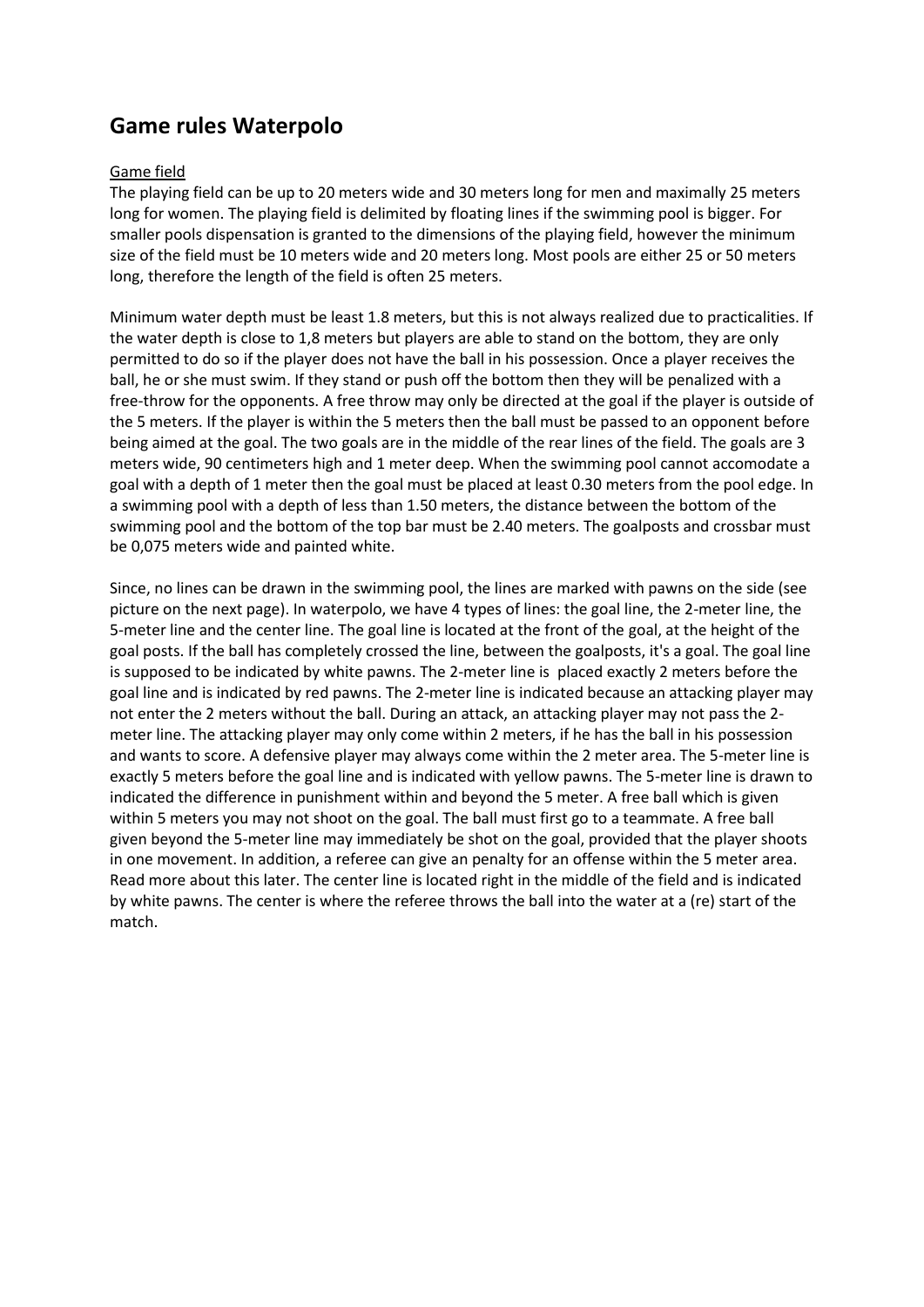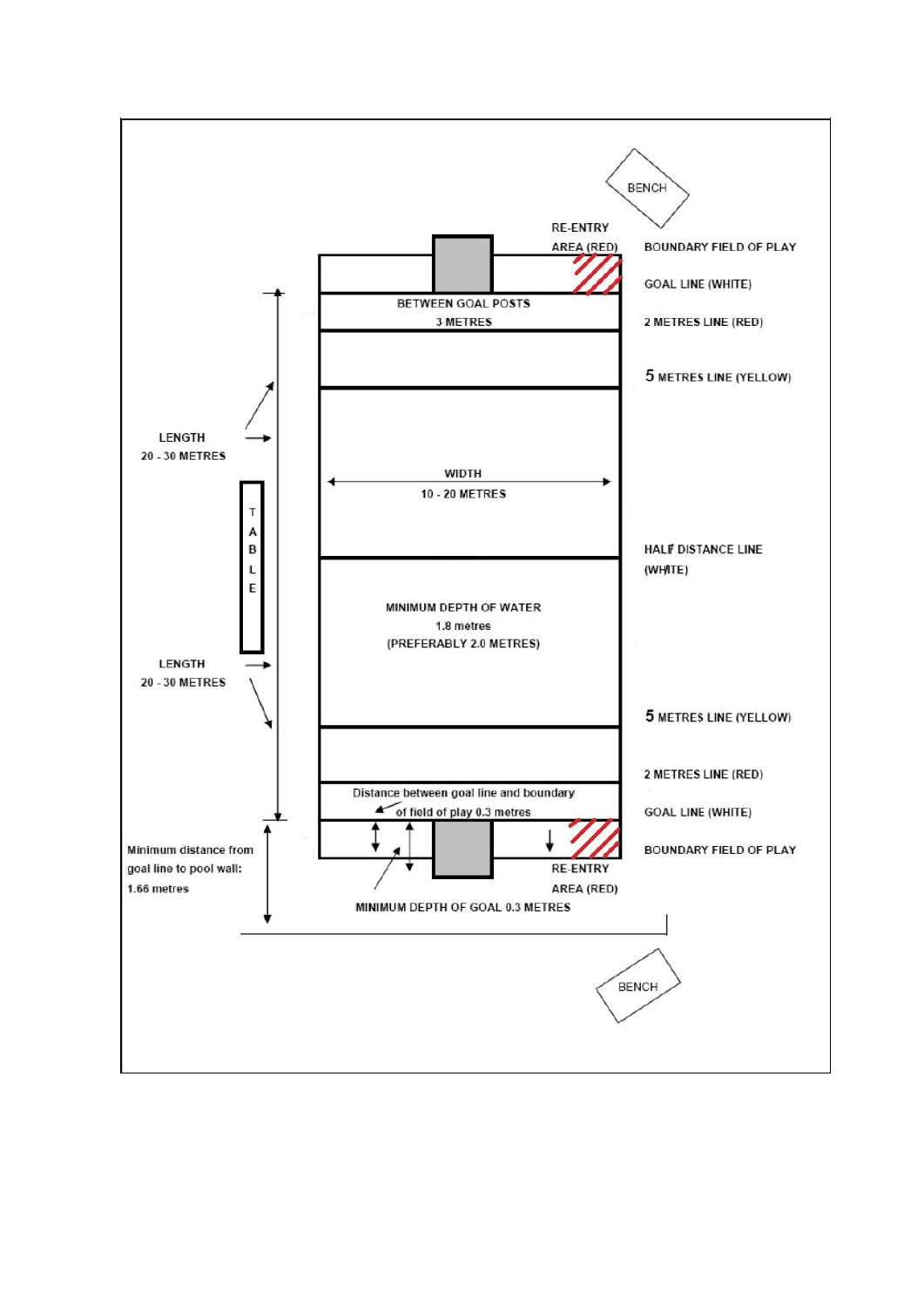# The ball

The sport is practiced with a special ball. The ball that is used by men's teams is about as big as a football and has a weight of 400 to 450 grams. The ball used in women's teams is slightly smaller and lighter. Men's balls are often indicated by a no. 5 and ladies balls with a no. 4. This number can be found on the water polo balls.

An important feature of the ball is that it has a lot of grip so that despite of its size you can still hold it with one hand. If the ball is frequently used it loses its grip,and must be replaced.

The ball may only be held by field players with one hand. The goalkeepers are allowed to touch the ball with two hands inside the 5-meter zone. Players with possession of the ball may be pushed underwater, but the ball itself may not be immersed underwater. Touching the ball with two hands at once or pushing the ball under water will be punished by a free throw for the opponents. However, if this is done within the 5-meter area with the intention to prevent a goal then there will be a five-meter-ball awarded to the opponent. A 5-meter ball is a shot aimed at the goal from the 5 meter line and must be taken with one fluid movement once the referee signals with his or her whistle.

#### Teams:

A team consists of six field players and one goalkeeper. All players must wear caps; white for the home team and blue for the away team. Both goalies have a red cap. All players have earmuffs attached to their cap. The earmuffs are important: they must protect the ears against pressure if a hard ball is thrown against the ears. Players today often have a mouth guard, a cup, and may wear two swimsuits. There is also special water polo swimwear, which is twice as thick as regular swimwear.

## The game:

A match is divided into four periods, which, depending on the age of the players, the level of competition, and the country, takes between 3 to 8 minutes per period. The time may be stopped during the game because of an offense (indicated by the whistle of one of the two referees) and for taking the ensuing free throw. All JAWS teams play 4x5 minutes. After two periods, the teams change sides. In the last period a signal indicates that there is only one minute to play left. The referees do not swim with the players, but are on the long side of the playing field, out of the water. In league games a 30-second rule is used. This means that there must be a shot taken at the goal within 30 seconds, otherwise the ball is turned over to the counterparty. The time is monitored at the scorer's table. If after a shot at goal the ball again comes into possession of the same (offensive) team, the clock is reset back to 30 seconds. The 30-second clock is usually placed on both sides of the pool and runs from 30 to 0. This rule was introduced to make the water polo game more attractive.

#### 30-second rule

As mentioned above, during water polo matches a 30-second rule is enforced. This means that there must have been a shot made at the goal within 30 seconds, otherwise the ball is turned over to the counterparty. There are a number of events in which the 30-second clock is reset. It involves the following events:

- A throw from the goalie
- A corner throw (2-meter ball)
- An attempt to score in the goal
- Each foul: U20, U20 / S, UMV, UMV4, S / UMV (see below)
- A neutral throw
- When the ball is seized by the counterparty
- $\bullet$  A goal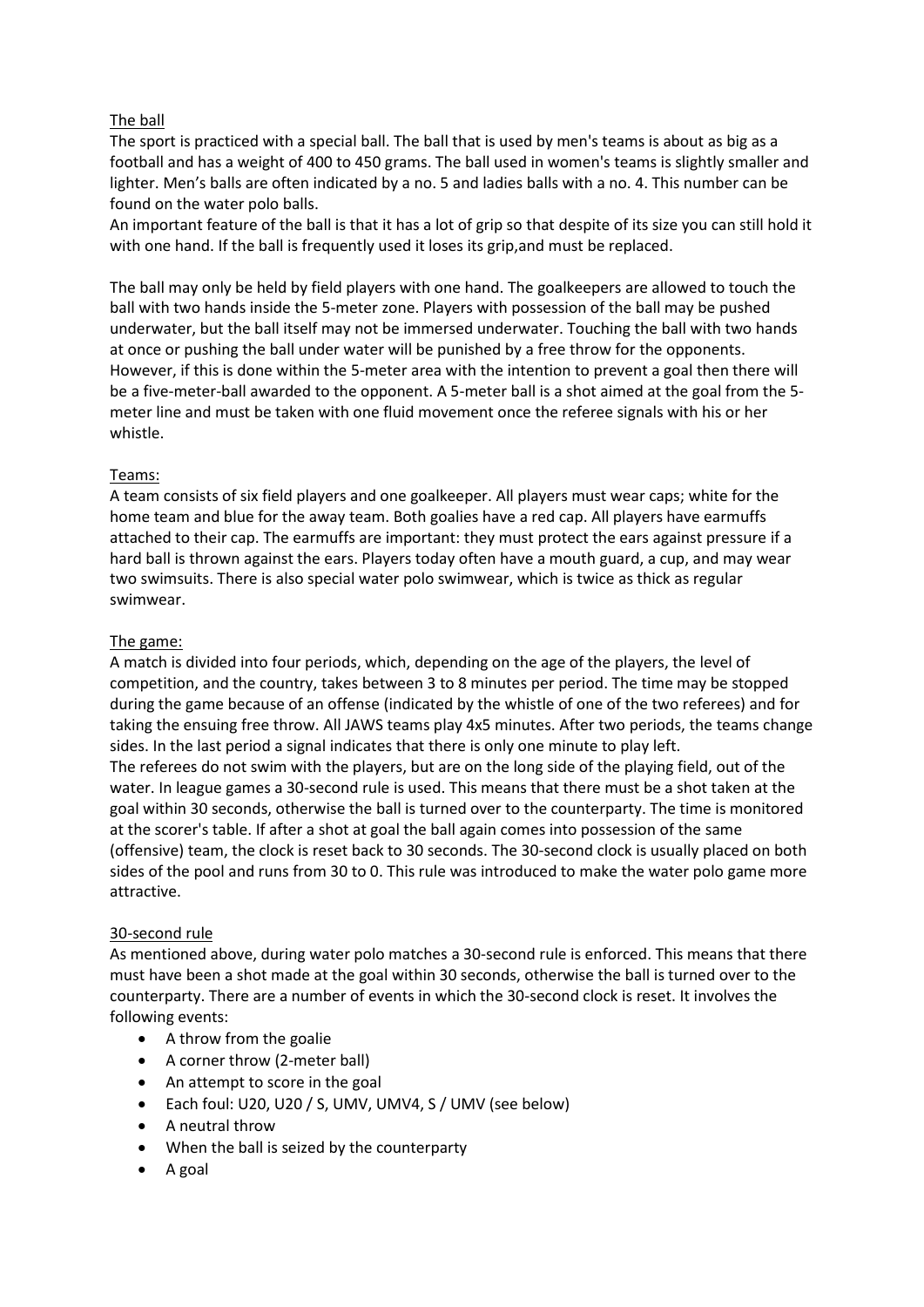#### Neutral throw:

When a referee sees a foul but does not know who makes the foul or when two players simultaneously committed an offense, the referee will give a neutral throw. A neutral throw is indicated by two thumbs in the air. Two players will lie side by side before the referee. The referee then throws the ball in the water before the players. It is then up to the players to be the first to win the ball, the game continues immediately.

## Corner throw:

A corner throw is given, when the goalkeeper touches the ball last before the ball passes the goal line. This does not apply when a defender touches the ball last, unless he or she deliberately pushes or throws the ball against the back of the swimming pool or over the goal line. In the latter case, a corner throw is given as well. A corner throw is taken on the side of the pool at the height of the 2 meter line.

## Fouls:

## *Minor offenses*

Minor offenses are punished by a free-throw for the opponents. A free-throw can be used by a player to pass the ball to one of his teammates or swim with the ball. The free-throw may be shot at the goal in one movement, if the offense was committed beyond the 5 meter zone. If this is not the case, then the ball must first be played via another teammate.

## *Serious offenses*

Serious offenses are punished by a U20. When a U20 is given by a referee, the penalized player must go to the re-entry area. The re-entry area is always located at the teams own goal line opposite to the table of the secretariat (where the scoring and time are kept). A player must remain there for 20 seconds until someone at the table holds up a flag with the color of his/her cap, unless in that time the ball is recaptured by one of his teammates or the opposing teams scores a goal. When his own team recaptures the ball, the penalized player may leave the corner on a signal of the referee. When he's not yet in the corner when the 20 seconds have passed, he must still first swim to the corner before rejoining the game. When leaving the corner, it is forbidden to push off from the edge of the pool.

When a foul inside the five-meter zone occurs with an opportunity to score, the referee awards the opposing team with a five-meter-ball (S). The five-meter ball is similar to a penalty in football.

If a player is excluded three times for 20 seconds (a U20), then he/she may no longer participate in the game. Another player may take his/her place.

#### A U20 is given when:

- A player interferes with a free throw, a goal throw or a corner throw
- An attempt to block or play a ball with two hands/arms outside the 5 meter area
- Intentionally splash water into the face of a opponent
- To hold, pull back, push down a player who is not holding the ball
- Making threatening movements of beating and/or kicking
- Incorrect entry or return:
	- o Without a signal from the referee or secretary
	- o At the wrong place (not through the re-entry area)
	- o In the wrong way (jumping off the bottom or side)

An S (resulting in a 5 meter throw) is given when: